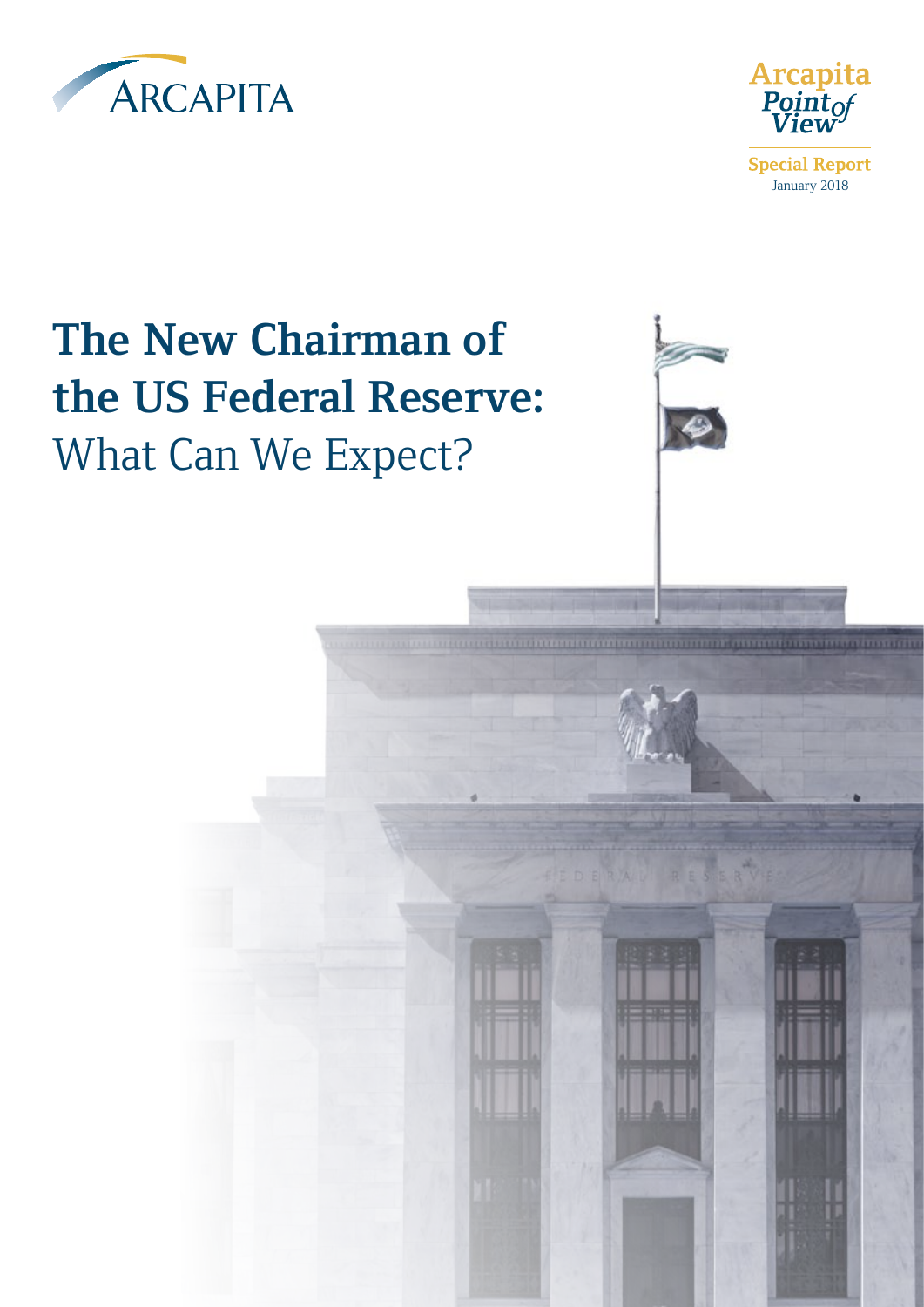

#### Executive Summary

In November 2017, U.S. President Donald Trump nominated Jerome Powell to be the next Chairman of the Federal Reserve after current Chair Janet Yellen's term expires in February 2018. Unlike Yellen, a Yale-educated economist with significant central banking experience, Jerome Powell is a lawyer and a former finance executive at The Carlyle Group who has served on the board of the Federal Reserve since 2012. Jerome Powell's appointment as chair of the Federal Reserve is likely to have the following major economic implications:

- A broad continuation of the moderate monetary policies deployed by his predecessor, Janet Yellen - a willingness to tolerate rising inflation if counteracting it through an aggressive rate increase would cause a significant reduction in economic activity.
- It suggests that Trump wishes to adopt fiscally expansive policies, such as an infrastructure bill and the recently passed tax bill, meaning a medium-term boost to the U.S. economy.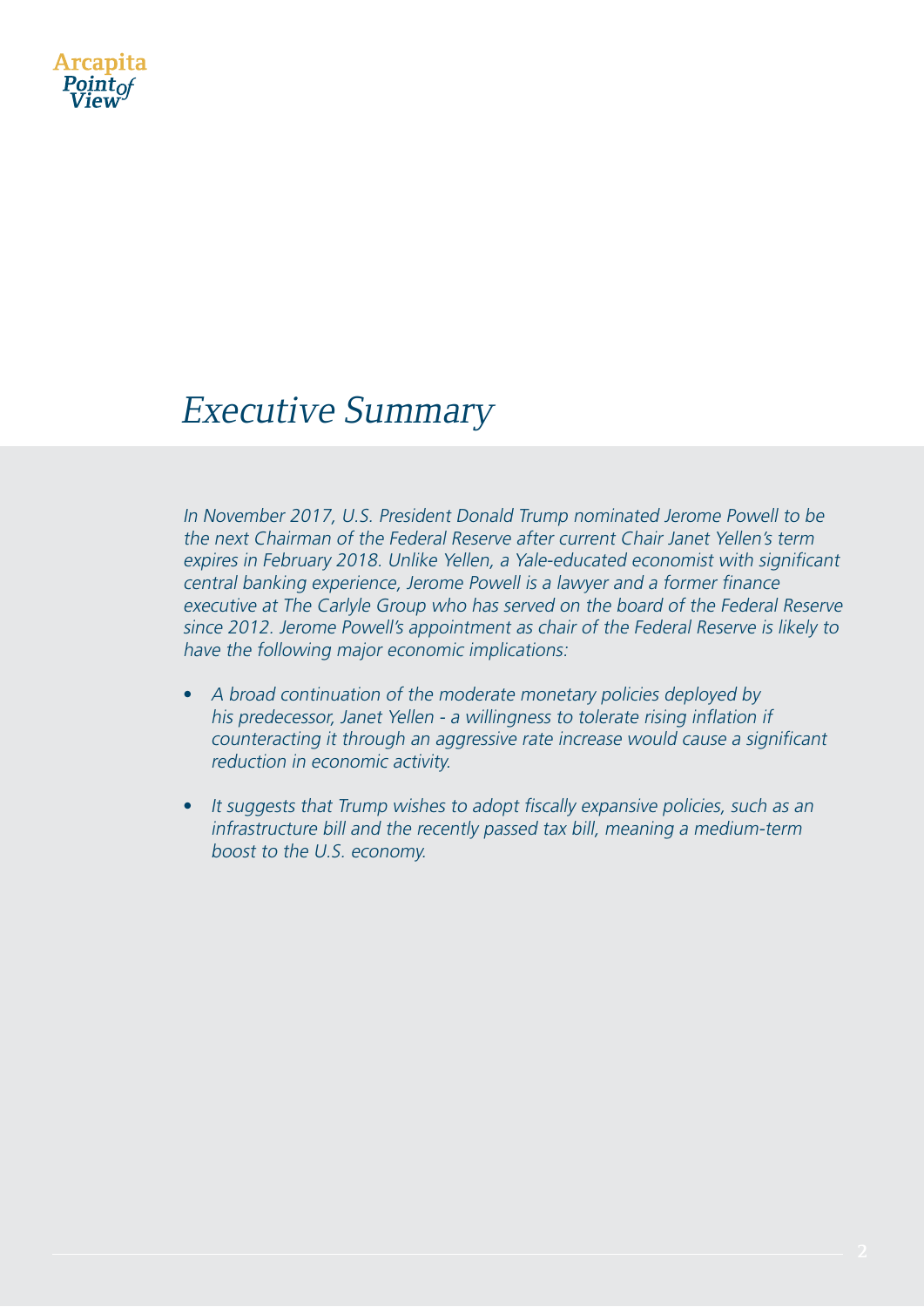

### Who is **Jerome Powell?**

Jerome Powell is a Republican businessman, lawyer, and a former finance executive who was appointed to the Federal Reserve board of governors by former President Barrack Obama, a Democrat, in 2012. It was the first time since 1988 that a president appointed someone from the opposing political party to the board, which serves as strong confirmation that Powell is firstand-foremost a consensus builder.

As an illustration, during the U.S. government debt ceiling crisis in 2011, Powell made a strong bipartisan contribution by engaging congressional leaders from both parties and convincing them of the dangers of a failure to act.

Powell also has a reputation for being a moderate in terms of monetary policy, and his voting record at the board confirms that. That means exhibiting a willingness to tolerate rising inflation, and tackling it slowly over a longer period of time, when the alternative of rapid action would cause significant damage to the economy. He is broadly similar to Janet Yellen, the outgoing chair.



Trump's decision to promote Powell to the position of Fed Chair indicates that Trump may be looking to implement policies that require bipartisan support; he has thus far been unsuccessful in the political arena, due to a failure to pass anything of note through congress, and his headline executive orders, such as his immigration bans, keep getting blocked by the judiciary. After the healthcare debacle, where Republicans voted against a Republican proposal, Trump has correctly surmised that big-ticket policies will require Democratic Party support.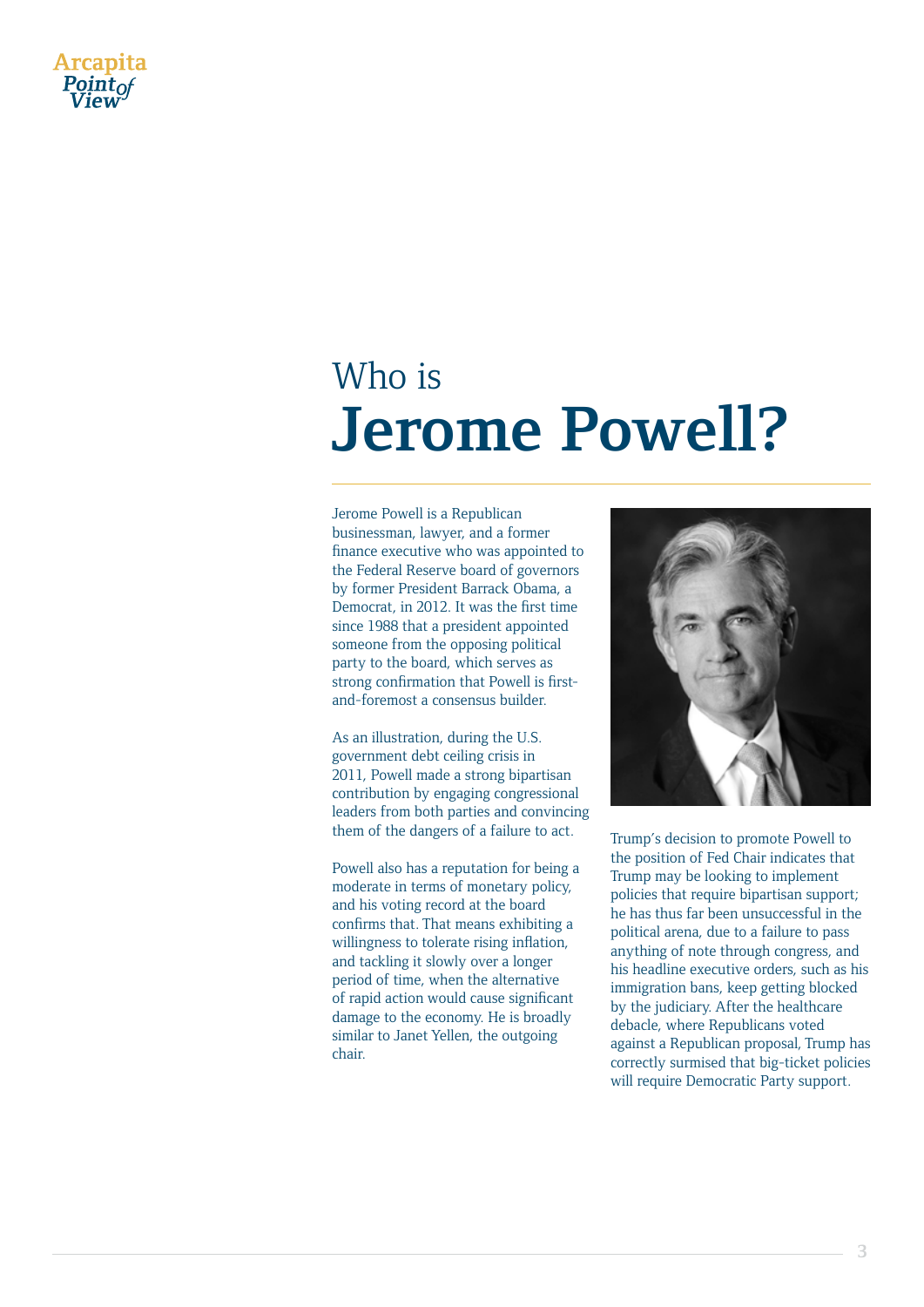

# What power does the **Fed Chair have?**

In de jure terms, the chairperson of the board of governors of the Federal Reserve System has limited power because they have to reach decisions by consensus with the other governors, who are appointed by the U.S. president, and because the presidents of the 12 branches of the Federal Reserve System can dissent. Historically, however, the other governors have exhibited a strong deference to the chairperson. Therefore, the chairperson de facto sets U.S. interest rates, and represents the U.S. in international economic crises. Usually this distinction between the chair's de jure and de facto power would be an irrelevant technicality. However, under Trump, several U.S. institutions have been pushed into uncharted waters and obscure constitutional clauses have been activated, such as a Hawaiian judge blocking the president's executive orders. Therefore, investors should be aware of the possibility of unusual events at the Federal Reserve should the president and board (including the chair) clash.

From the perspective of the White House, the Fed chair has the ability to obstruct a fiscally expansive policy. Trump is seeking to implement two stimuli: a broad tax cut (which was recently passed by the House and the Senate and signed-in by Trump), and an infrastructure investment program. In both cases, if the Fed chair responds by increasing interest rates as an antiinflationary maneuver, Trump will consider the move disruptive to his ambitions, and he is unlikely to accept the Fed's policies quietly.

Commentators are yet to arrive at a consensus regarding the reasons for Trump's surprise victory, but many experts agree that economic deprivation among the middle and lower classes was a key factor. Much of Trump's platform is based on raising the living standards of these groups, and so his reelection prospects will probably hinge upon success in this realm. Therefore, Trump's choice of Fed chair should be interpreted as part of a broader strategy seeking to provide an economic boost to the middle and lower classes.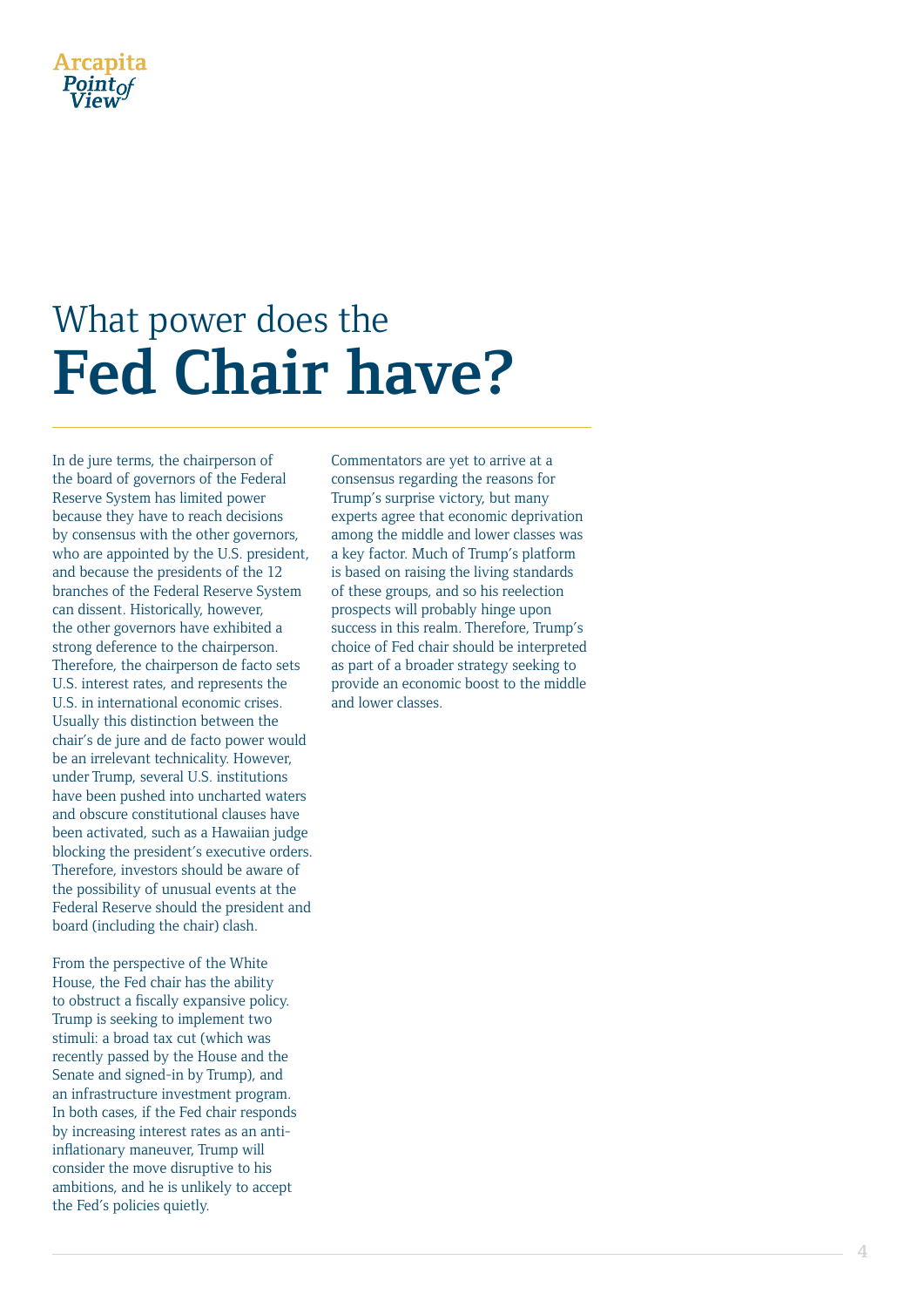

# What does Powell imply **for the Economy?**

Powell's consistency with Yellen means that the most salient implication of his promotion to Fed chair is a continuation of the prevailing moderate monetary policy. Unemployment is at its lowest level since 2007, and has been declining consistently since 2009, but Yellen has not been hawkish: she has raised rates, but slowly because of the failure of wages to grow. There is some uncertainty as to how quickly Powell will raise rates in the event that unemployment falls and wages rise at the same time, which may well occur in the near future, but his reputation as a political moderate open to bipartisan cooperation suggests that if the improving economy is the result of a policy favored by both Democrats and Republicans, then he will not look to counteract it.

Second, Trump seems to be abandoning his policy of governing without seeking the support of Democrats, and is likely looking to seek bipartisan support for future policies. In terms of his election manifesto—which should be considered as indicative but not binding—one of the few policies consistent with Democrat principles, including Hillary Clinton's own manifesto, was an infrastructure investment bill. Promoting Powell, a Republican appointed by a Democrat and someone who is known for reaching across the congressional aisle, is a signal to Democrats that Trump is willing to strike a deal. As part of the bill, it is likely that Trump will likely seek to acquire funding for a watered-down version of the Mexico-USA border wall, as the Democrats look to compromise.

Third, Trump wants to stimulate the economy. Powell's reputation as a relative inflation dove gives Trump the green light to increase net spending. This is reflected by the recently-approved tax bill which is expected to provide a major boost to corporate profits, and an infrastructure bill that is very likely to secure the requisite support.

Consequently, we expect economic growth to increase moderately during the next two years, and for unemployment to fall. As labor markets tighten, the Federal Reserve will have to raise interest rates, but it will likely be a gradual process. Since the economy is already doing quite well, and governmentled investment has a tendency to be inefficient, the infrastructure spending is unlikely to pay for itself via a compensatory increase in economic growth. As a result, the national debt is likely to increase—possibly quite sharply—creating the need for tax rises further down the line, and generating long-term upward pressure on U.S. Treasury long bond yields.

As the 2016 presidential election demonstrated, U.S. politics is highly unpredictable. However, there is a reasonable chance that a successful infrastructure bill, and the accompanying boost to economic activity, will secure reelection for Trump. Yet it is highly uncertain what economic policies he might espouse four years from now, as Trump is yet to exhibit an economic philosophy or ideology.

Finally, Trump's status as a political outsider means that he has struggled to find true allies to occupy key government posts; he does not have an established pool of friends working in Washington to call upon. This has led to significant tension between him and senior cabinet members, such as Jeff Sessions and Rex Tillerson. While Powell is a consensus builder, he could easily find himself in disagreement with Trump over monetary policy. Were such a clash to erupt, we could expect Trump to replace Powell, and/or disrupt the traditional working protocol of the Federal Reserve.